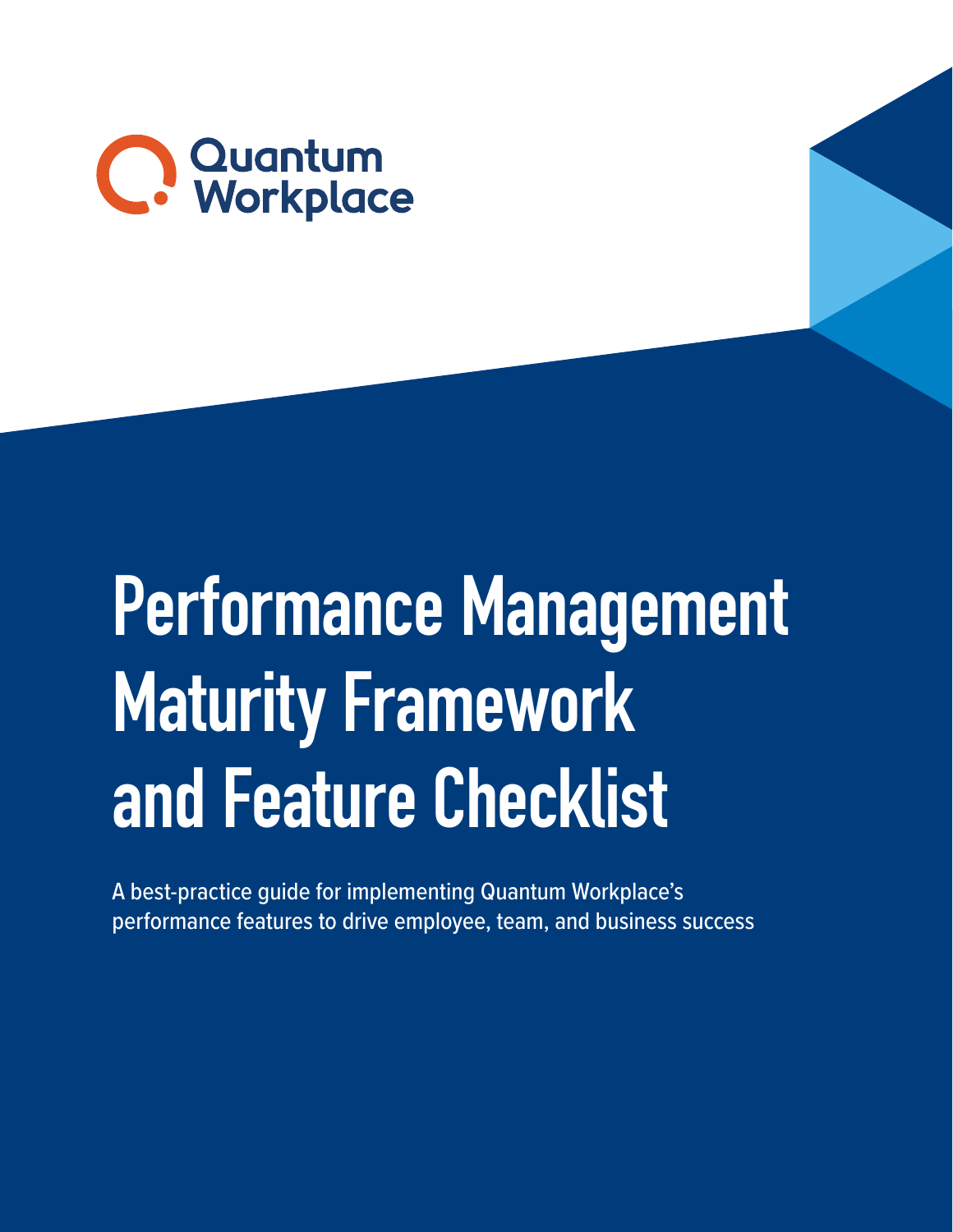## INTRODUCTION

Our Performance Management Maturity Framework is a simple tool to help you think through how to successfully evolve your approach to performance management.

Moving away from a dated, traditional approach to performance has many benefits. However, jumping straight to a sophisticated, modern approach may be too much change at once for your organization—leading to less-than-successful adoption and behavior change.

We'll help meet you where you are today and partner with you on your journey to where you want to be.

While many organizations may launch single performance features to get started, there are great benefits to integrating features. By integrating Goals, Feedback, and Recognition into 1-on-1s you can have higher quality conversations that better inform Talent Reviews.

Using features together will help your organization mature your approach over time, as well as how you use each individual one.

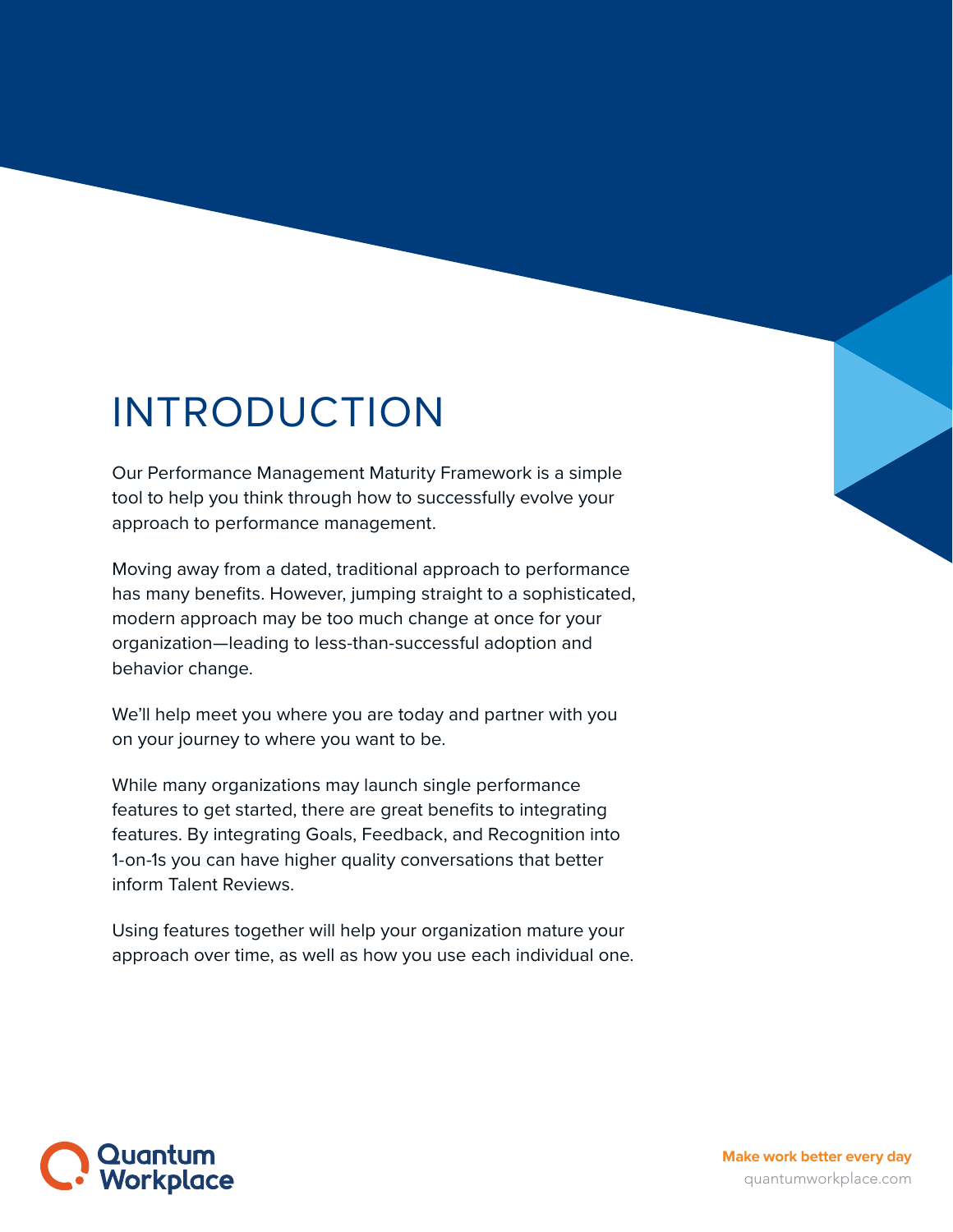## GETTING STARTED

Implementing Quantum Workplace's performance features requires answering important questions to better understand your organization's strategy for motivating and coaching to high-performance.

To help you along the way, we created these resources to guide your launch and use of our performance tools and features.

#### **1. Performance Management Maturity Framework**

Use the matrix to identify where your organization is currently and what steps to take to move your performance management program forward.

#### **2.Performance Initiatives Design Recommendations**

Review our recommendations to begin building your performance management program design.

### **3.Performance Management Design Checklists**

Use each checklist to reflect on progress and see what steps are next to keep your program on the right track.

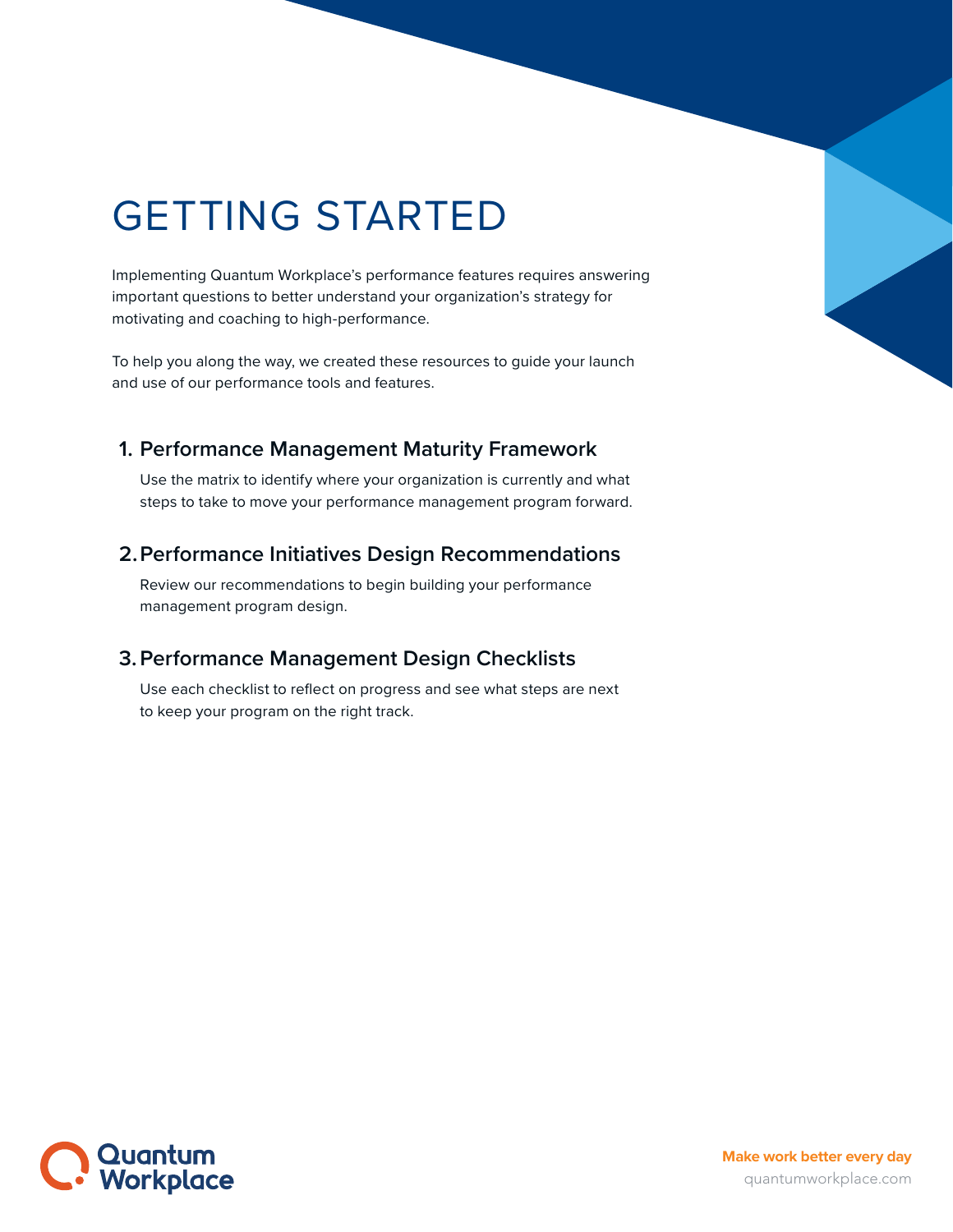## PERFORMANCE MANAGEMENT MATURITY FRAMEWORK

This framework shows the progression from more traditional performance models to mastering an integrated, continuous performance management program.

## **Here are the breakdowns for each of our performance features:**

#### **Traditional\***

Infrequent, fully focused on past performance, bureaucratic, often used for pay, bonus, promotion, or merit decisions.

### **Launching**

This phase introduces shared responsibility and multiple, ongoing inputs.

#### **Developing**

Building off the benefits of Launching, this phase focuses on strengthening relationships and trust.

### **Mastering**

This phase signals strong relationships, high levels of trust, shared accountability, and ownership.



**Make work better every day** <quantumworkplace.com>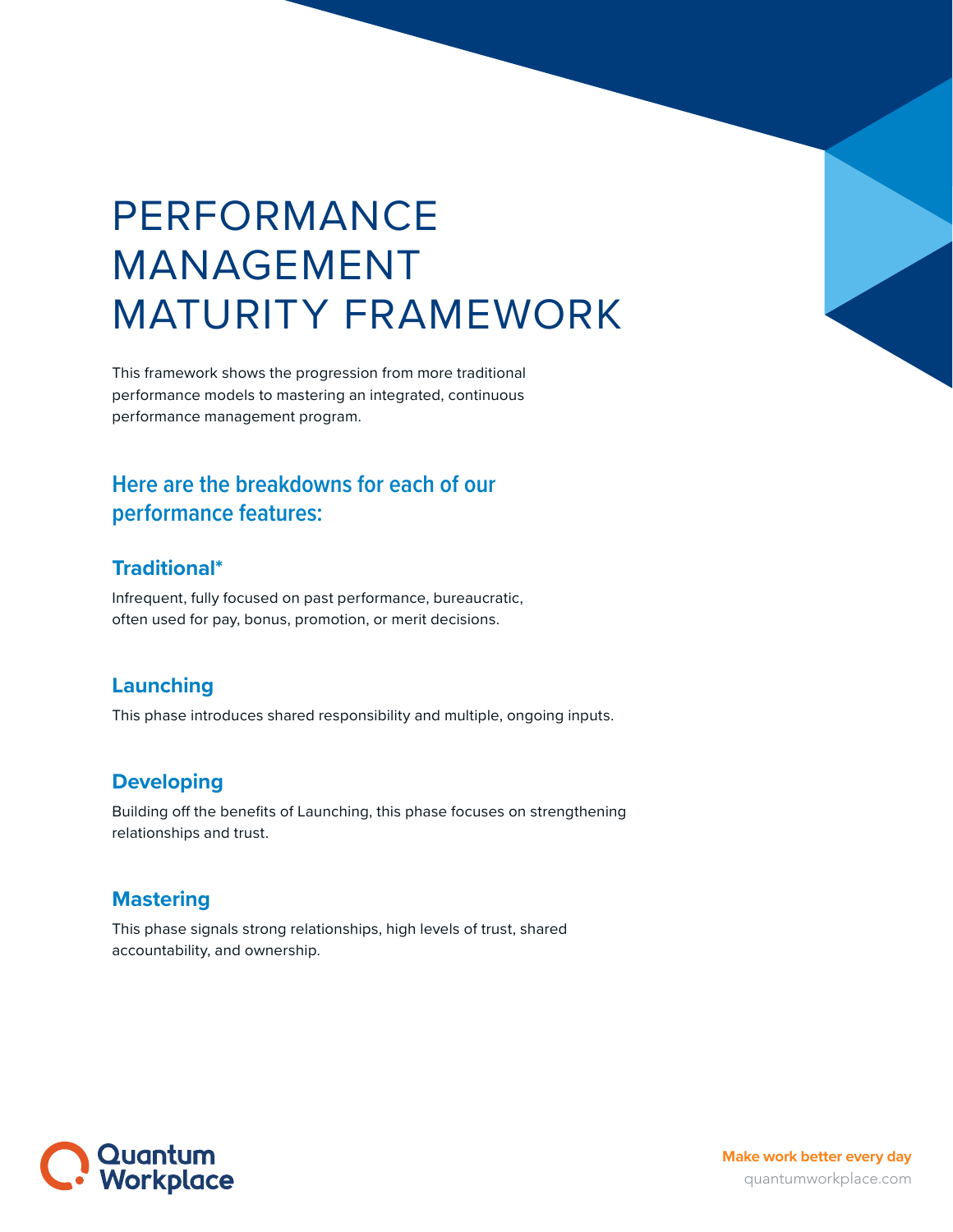|                       | <b>Traditional</b>                                                                                                   | Launching                                                                                                                                                                   | <b>Developing</b>                                                                                                                                                                                        | <b>Mastering</b>                                                                                                                                     |
|-----------------------|----------------------------------------------------------------------------------------------------------------------|-----------------------------------------------------------------------------------------------------------------------------------------------------------------------------|----------------------------------------------------------------------------------------------------------------------------------------------------------------------------------------------------------|------------------------------------------------------------------------------------------------------------------------------------------------------|
| $1$ -on-1s            | Annual or bi-annual performance<br>reviews, which are used to<br>determine compensation<br>and promotion eligibility | 2-3 performance conversations<br>or check-ins per year to<br>create better awareness<br>of performance levels and<br>strengthen alignment between<br>a manager and employee | Quarterly conversations that<br>focus on performance and<br>other key topics like employee<br>development and employee<br>experience, aiming to motivate<br>performance and drive<br>employee engagement | Ongoing 1-on-1 (minimum<br>monthly) conversations that are<br>dynamic and future-focused                                                             |
| <b>Goals</b>          | Minimal or no goal setting                                                                                           | Goal setting on a predetermined<br>cadence (e.g. annually)                                                                                                                  | manager- and employee-defined<br>goals that clarify what matters<br>and help measure performance                                                                                                         | Dynamic, aligned goals that<br>focus on individual, team,<br>and organizational-level work<br>and achievement                                        |
| <b>Feedback</b>       | Top-down feedback<br>on past performance                                                                             | Manager and employee review<br>performance, transition from<br>evaluation to development                                                                                    | Project and work feedback from<br>manager and team that supports<br>employee learning                                                                                                                    | In-the-moment feedback<br>organization-wide (up, down,<br>and across the organization)                                                               |
| Recognition           | Top-down, awards or<br>rewards-based recognition                                                                     | Democratizing recognition,<br>peer to peer recognition                                                                                                                      | Recognition that drives<br>meaningful behaviors and<br>celebrates employees                                                                                                                              | Multi-directional recognition that<br>drives meaningful behaviors and<br>celebrates employees                                                        |
| <b>Talent Reviews</b> | Lack of talent reviews or<br>annual talent review using<br>the 9-box matrix                                          | Biannual talent reviews<br>for leadership positions<br>or key roles                                                                                                         | Biannual talent reviews for all<br>employees and quarterly talent<br>reviews for leadership positions<br>or key roles                                                                                    | Quarterly talent reviews<br>for all employees, with ad-hoc<br>talent review updates whenever<br>changes occur (e.g. employee<br>performance changes) |

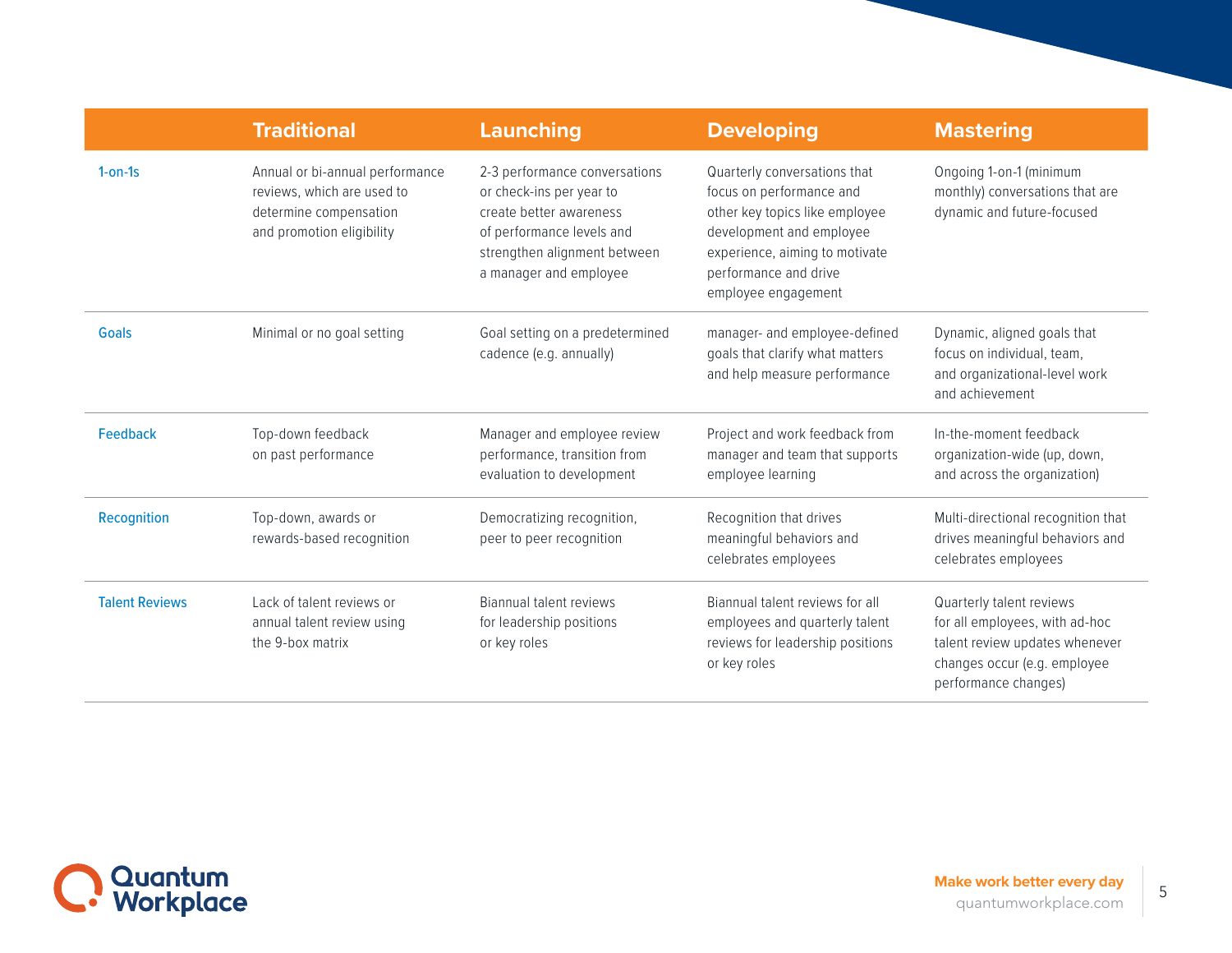## DESIGN RECOMMENDATIONS & FEATURE CHECKLIST

As you prepare to launch Quantum Workplace's performance management software tools, you'll need to make several design and configuration decisions. These should support and align with your current talent strategies and reveal opportunities for growth within your program.

To make it easy on you, we've illustrated which design and configuration decisions are most commonly chosen based on each phase to use as a baseline to adapt and adjust to best fit your organization's needs.

To ensure your approach aligns with your chosen phase of our maturity framework, review each tool's recommendations and use the corresponding checklist to take note of any gaps or opportunities.

### **Pro Tip\***

We've left the Traditional phase off our maturity framework to emphasize the importance of frequent and integrated opportunities to boost employee performance and engagement. While we know these practices may still be common in many organizations or programs today, we want to encourage you to implement more meaningful, effective, and engaging approaches to performance.

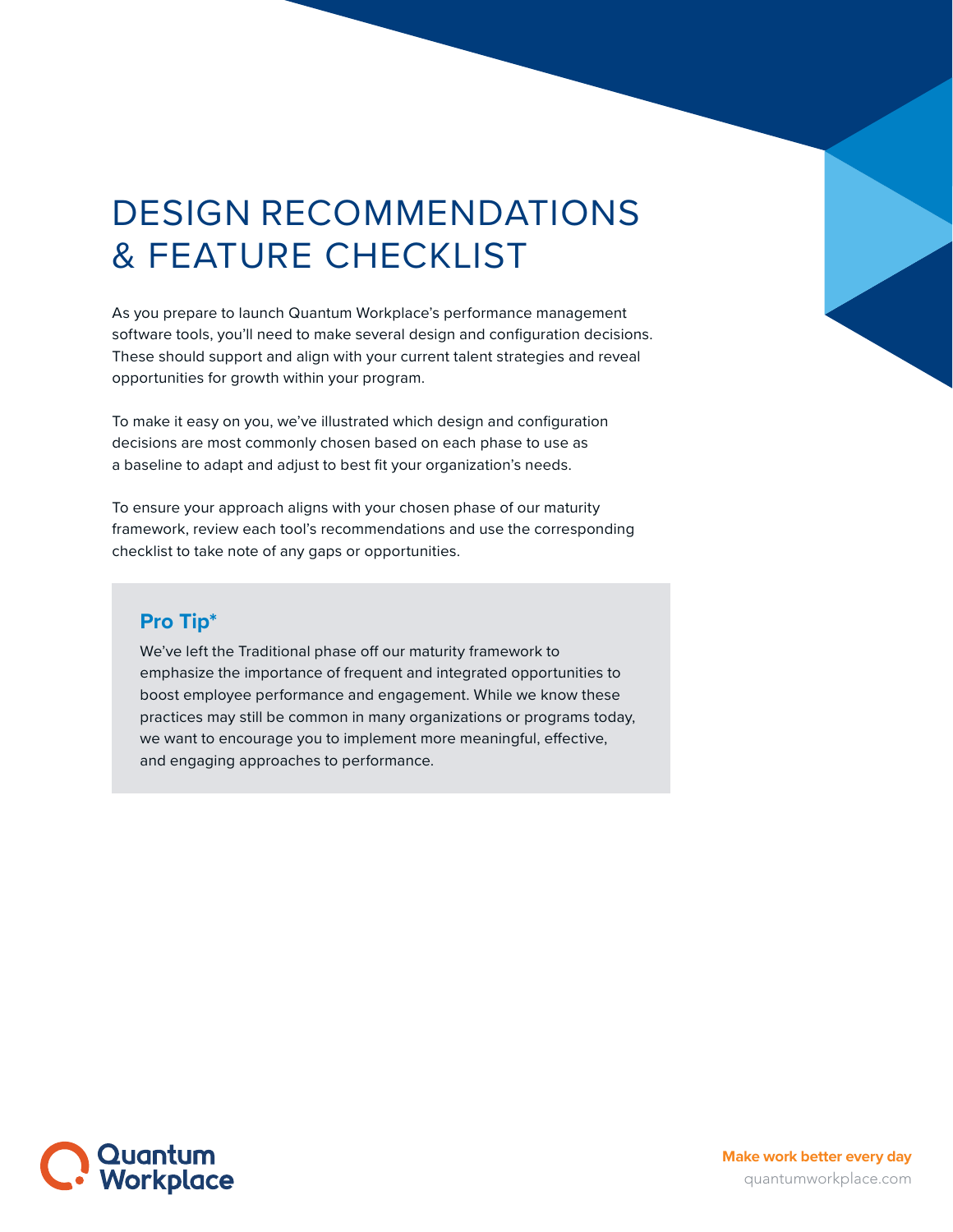## U<br>K 1-ON-1S DESIGN RECOMMENDATIONS

Our 1-on-1 tool is flexible to cater to your organization's performance conversation strategy. Regardless of your organization's maturity with 1-on-1s, this matrix can help you uncover gaps and reveal opportunities for growth.

|                                               | Launching                                                                                                                                                 | Developing                                                                                                                                                                                                                                               | <b>Mastering</b>                                                                                                                                                                   |
|-----------------------------------------------|-----------------------------------------------------------------------------------------------------------------------------------------------------------|----------------------------------------------------------------------------------------------------------------------------------------------------------------------------------------------------------------------------------------------------------|------------------------------------------------------------------------------------------------------------------------------------------------------------------------------------|
| <b>Objectives</b>                             | Encouraging two-way<br>conversations with both managers<br>and employees contributing.                                                                    | Making continuous, healthy<br>conversations a habit that<br>positions managers as a coach.                                                                                                                                                               | High-quality, dynamic<br>conversations that allow for<br>continuous alignment.                                                                                                     |
| Who launches 1-on-1s?                         | Administrators launch cycles<br>by loading participants, setting<br>milestones, and opening and<br>closing when employees and<br>managers can give input. | Administrators launch cycles<br>by loading participants, setting<br>milestones, and opening and<br>closing when employees and<br>managers can give input-<br>commonly for goal-setting 1-on-1s<br>and performance reviews.<br>Users can initiate 1-on-1s | User-initiated as part of anytime<br>cycles that are always "on"<br>for continuous conversations<br>throughout the year.<br>Managers and employees own<br>launching all year long. |
|                                               |                                                                                                                                                           | throughout the year to supplement<br>Administrator-launched cycles.<br>These conversations may cover<br>a variety of topics, spanning<br>beyond goal-setting and<br>performance.                                                                         |                                                                                                                                                                                    |
| How structured will                           | Structured. Administrators will<br>launch cycles with specific<br>pre-designed 1-on-1 templates.                                                          | Structured for key topics like<br>goal-setting and performance<br>reviews that are launched by<br>Administrators via cycles.                                                                                                                             | Structured for key topics like goal-                                                                                                                                               |
| $1$ -on-1s be?                                |                                                                                                                                                           |                                                                                                                                                                                                                                                          | setting and performance reviews.                                                                                                                                                   |
| (Will 1-on-1s use<br>a specific, pre-designed |                                                                                                                                                           |                                                                                                                                                                                                                                                          | Additional 1-on-1 templates can<br>be made available for managers                                                                                                                  |
| template?)                                    |                                                                                                                                                           | Additional 1-on-1 templates can<br>be made available for managers<br>and employees to use for other<br>conversations, or managers and<br>employees can design their own<br>agenda.                                                                       | and employees to use for other<br>conversations, or managers and<br>employees can design their own<br>agenda.                                                                      |
| What topics will be                           | • Goal-setting                                                                                                                                            | • Goal-setting                                                                                                                                                                                                                                           | • Goal-setting                                                                                                                                                                     |
| discussed in 1-on-1s?                         | • Goal progress                                                                                                                                           | • Goal progress                                                                                                                                                                                                                                          | • Goal progress                                                                                                                                                                    |
| (For structured<br>conversations, use         | • Employee performance                                                                                                                                    | • Employee performance                                                                                                                                                                                                                                   | • Employee performance                                                                                                                                                             |
| a pre-designed                                | • Employee development                                                                                                                                    | • Employee development                                                                                                                                                                                                                                   | • Employee development                                                                                                                                                             |
| Quantum Workplace<br>template or build your   |                                                                                                                                                           | • Workload                                                                                                                                                                                                                                               | • Workload                                                                                                                                                                         |
| own for each topic)                           |                                                                                                                                                           | • Engagement                                                                                                                                                                                                                                             | • Engagement                                                                                                                                                                       |
|                                               |                                                                                                                                                           | • Challenges                                                                                                                                                                                                                                             | • Challenges                                                                                                                                                                       |
|                                               |                                                                                                                                                           | • Successes<br>· Ideas                                                                                                                                                                                                                                   | • Successes<br>· Ideas                                                                                                                                                             |
| How frequent will<br>1-on-1s take place?      | 2-3 performance conversations or<br>check-ins per year launched<br>via cycles.                                                                            | Quarterly performance<br>conversations, plus at least<br>bi-monthly conversations<br>or check-ins.                                                                                                                                                       | Ongoing 1-on-1 (minimum monthly)<br>conversations that are future-<br>focused, prioritizing growth and<br>development.                                                             |

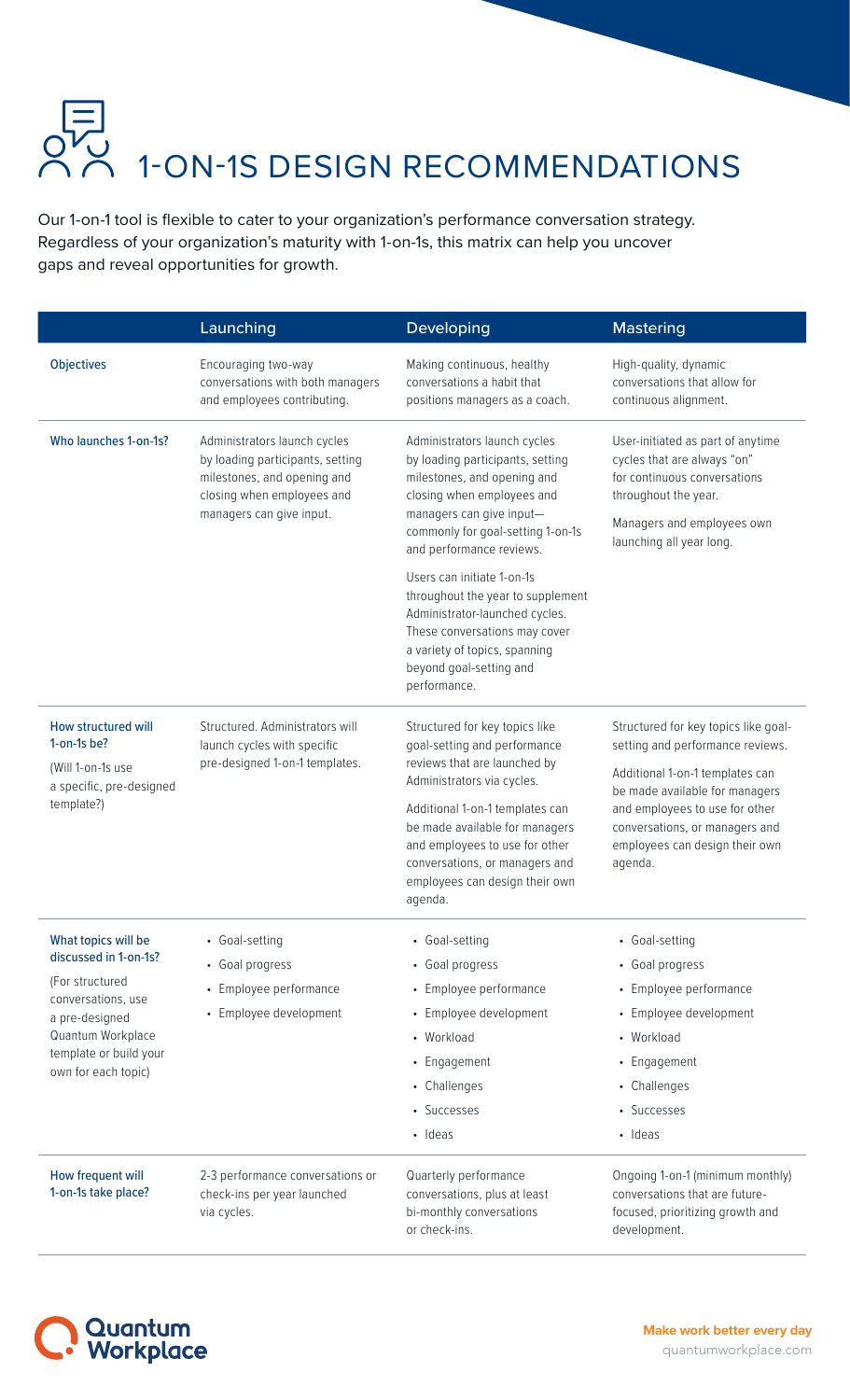

Before you launch 1-on-1s, let's review your approach to determine if you've incorporated as many best practices as possible.

This will ensure that your organization's usage of 1-on-1s will build habits that drive employee engagement and performance.

### **Our 1-on-1s:**

- $\Box$  Give employees a voice in critical topics
- $\square$  Lead to productive conversations
- $\square$  Result in clarity about performance expectations, priorities, and next steps
- $\Box$  Help build trust between managers and employees
- $\Box$  Help employees understand where their performance stands
- $\square$  Position managers to coach to employee performance and development
- $\square$  Promote fairness and opportunity for growth
- $\Box$  Focus on development and not just past performance

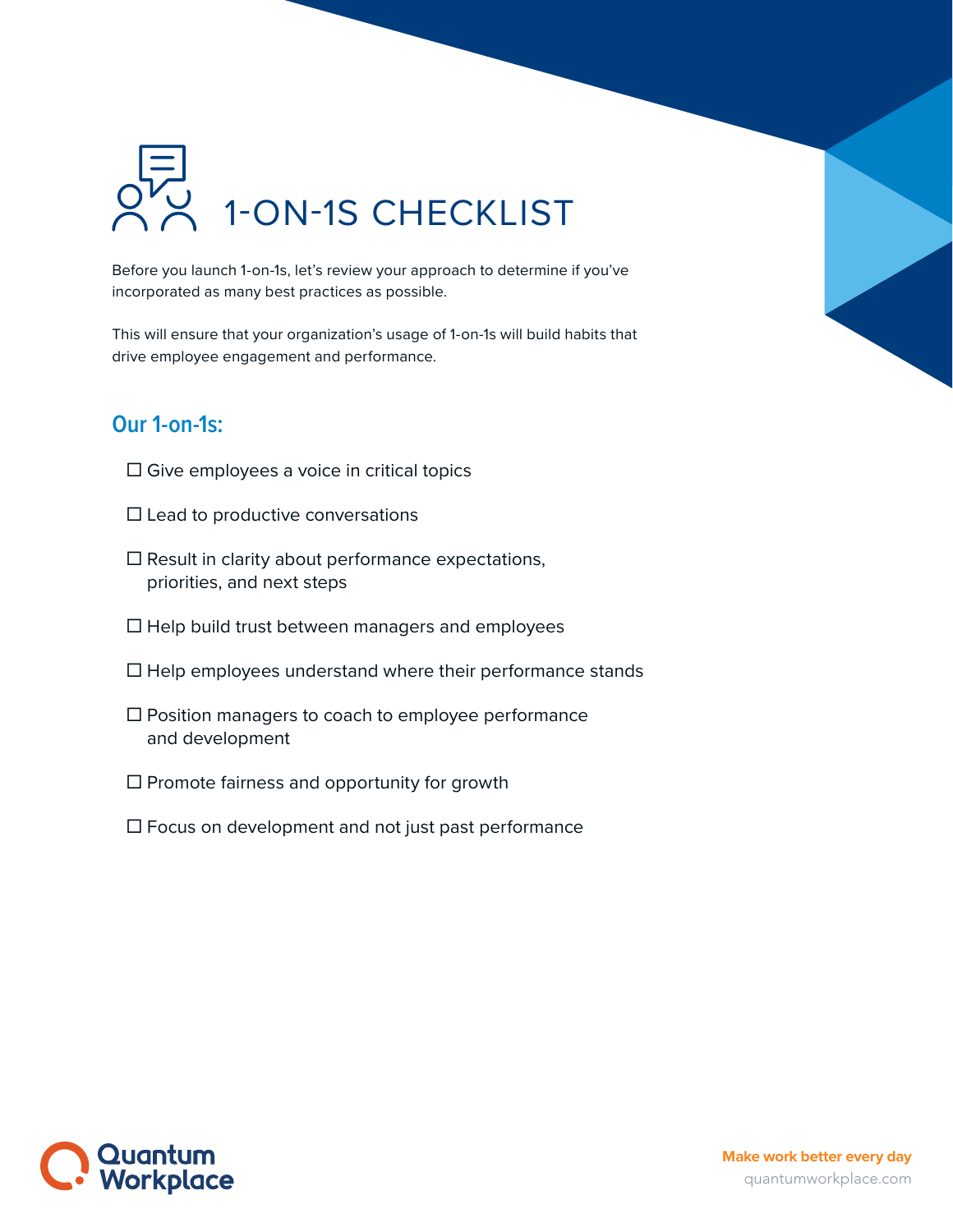# GOALS DESIGN RECOMMENDATIONS

Our Goals tool helps people leaders align their team's objectives across the organization. Regardless of your organization's maturity with Goals, this matrix can help you uncover gaps and reveal opportunities for growth.

|                                     | Launching                                                                                                                                        | <b>Developing</b>                                                                        | <b>Mastering</b>                                                                                                          |
|-------------------------------------|--------------------------------------------------------------------------------------------------------------------------------------------------|------------------------------------------------------------------------------------------|---------------------------------------------------------------------------------------------------------------------------|
| <b>Objectives</b>                   | For employees, goals provide<br>a clear understanding of how<br>their performance is measured.<br>For managers and HR,<br>employee goals provide | For employees, goals provide<br>a sense of purpose and<br>understanding of how they      | For employees, goals provide<br>a sense of ownership and<br>empowerment.                                                  |
|                                     |                                                                                                                                                  | contribute to the organization's<br>success.                                             | For managers and HR,<br>employee goals allow for more                                                                     |
|                                     | visibility into progress and<br>performance that may be used<br>for talent decisions like pay                                                    | For managers and HR,<br>employee goals provide<br>opportunities for continuous           | strategic talent decisions such<br>as succession planning.                                                                |
|                                     | raises or promotions.                                                                                                                            | coaching and development.                                                                |                                                                                                                           |
| Who sets goals?                     | Leaders or managers cascaded<br>to employees.                                                                                                    | Employees and managers<br>collaboratively set goals based<br>on organization objectives. | Employees are empowered to<br>set goals based on organization<br>objectives with some or little<br>manager collaboration. |
| How often are<br>goals set?         | Annually or biannually                                                                                                                           | Biannually or quarterly                                                                  | Quarterly or dynamically                                                                                                  |
| What types of<br>goals exist?       | • Individual performance<br>goals                                                                                                                | • Individual performance<br>goals                                                        | • Individual performance<br>goals                                                                                         |
|                                     | • Team goals<br>• Department goals                                                                                                               | · Individual developmental<br>goals                                                      | · Individual developmental<br>goals                                                                                       |
|                                     |                                                                                                                                                  | • Team goals                                                                             | • Team goals                                                                                                              |
|                                     |                                                                                                                                                  | • Department goals                                                                       | • Department goals                                                                                                        |
|                                     |                                                                                                                                                  | • Organizational goals                                                                   | • Cross-functional shared<br>goals                                                                                        |
|                                     |                                                                                                                                                  |                                                                                          | • Organizational goals                                                                                                    |
| Who has visibility<br>into goals?   | • Upline managers<br>and leaders                                                                                                                 | • Upline managers<br>and leaders                                                         | • Everyone inside the<br>organization-mostly public                                                                       |
|                                     | • HR leaders                                                                                                                                     | • HR leaders                                                                             |                                                                                                                           |
|                                     |                                                                                                                                                  | • Goal collaborators                                                                     |                                                                                                                           |
| Do goals align with<br>one another? | Sometimes                                                                                                                                        | Yes                                                                                      | Yes                                                                                                                       |

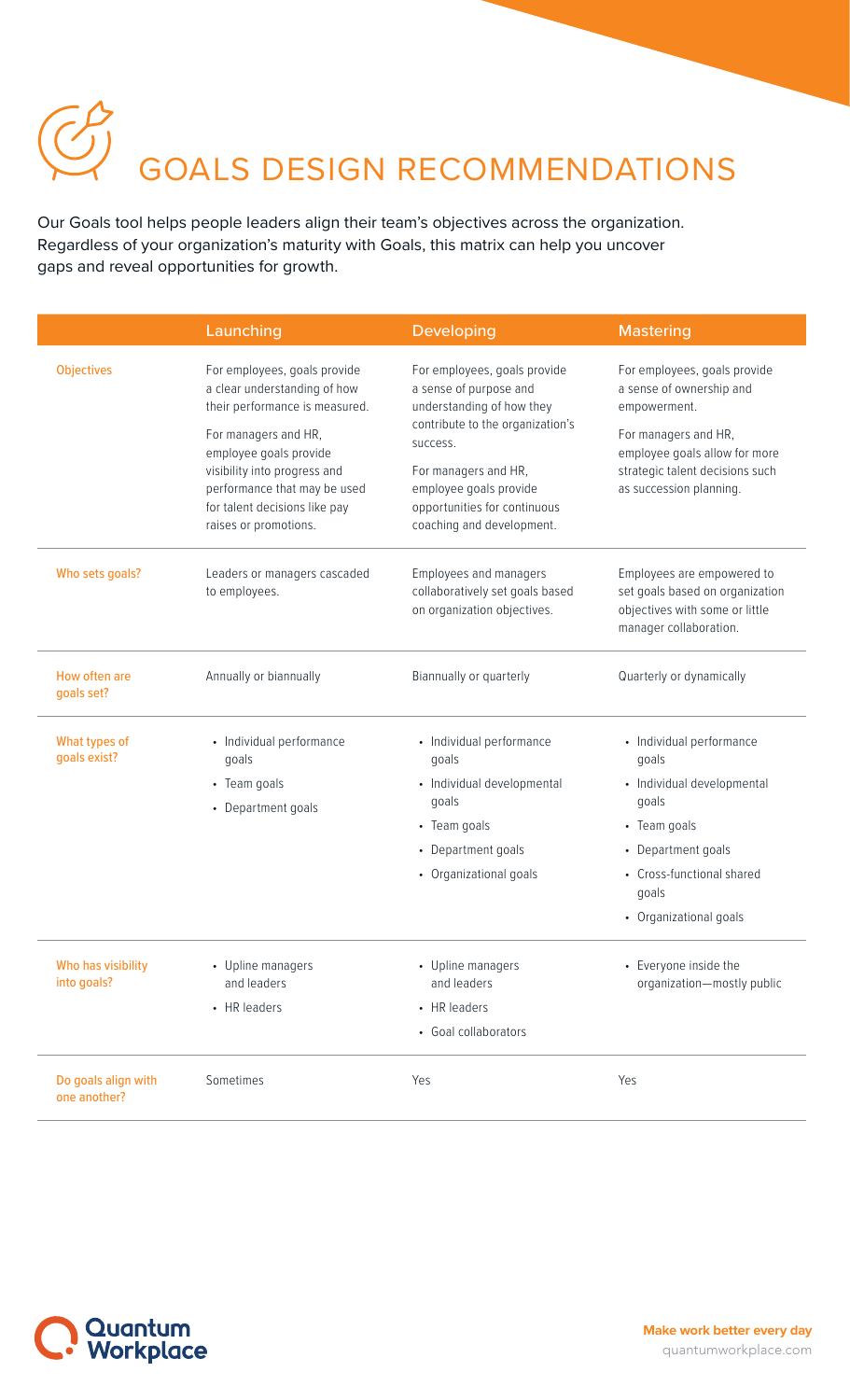# GOALS CHECKLIST

Before you launch Goals, let's review your approach to determine if you've incorporated as many best practices as possible.

This will ensure that your organization's usage of Goals will build habits that drive engagement and performance.

## **Our Goals:**

- $\square$  Provide employees clarity on priorities and performance expectations
- $\square$  Give visibility into progress, achievements, and challenges to managers, HR, and peers
- $\square$  Promote fairness and opportunity for growth
- $\square$  Give employees a sense of ownership
- $\Box$  Help employees understand how their work fits into the organization's goals and success

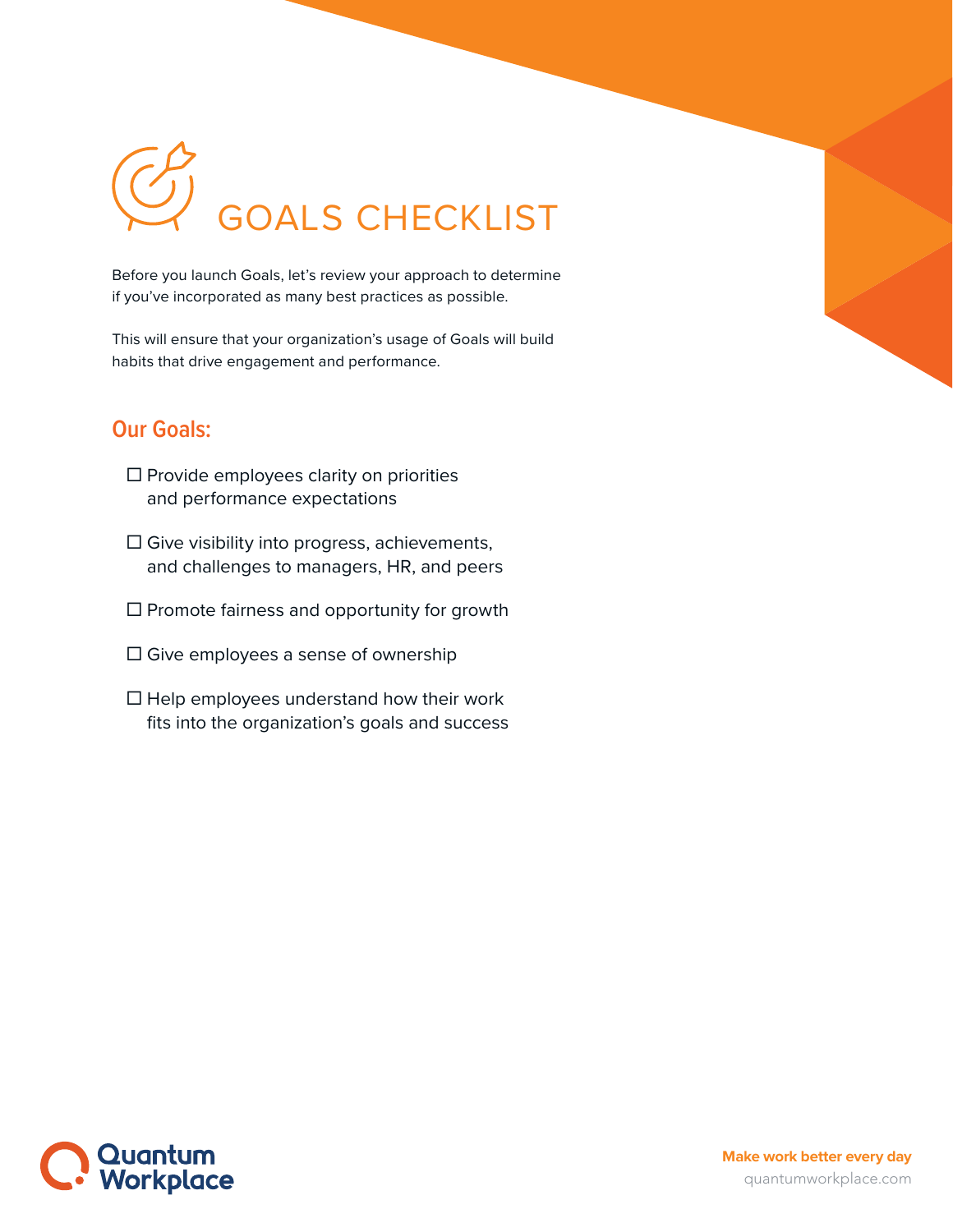# **LOOP FEEDBACK DESIGN RECOMMENDATIONS**

Our Feedback tool helps employees ask for and receive critical performance feedback, and managers become better coaches to drive performance. Regardless of your organization's maturity with Feedback, this matrix can help you uncover gaps and reveal opportunities for growth.

|                                                      | Launching                                                                                                           | <b>Developing</b>                                                                                                                                                                                        | <b>Mastering</b>                                                                                                                                                                        |
|------------------------------------------------------|---------------------------------------------------------------------------------------------------------------------|----------------------------------------------------------------------------------------------------------------------------------------------------------------------------------------------------------|-----------------------------------------------------------------------------------------------------------------------------------------------------------------------------------------|
| <b>Objectives</b>                                    | Actively incorporating feedback<br>as part of your organization's<br>overall performance or<br>development culture. | Making asking for and giving<br>feedback accessible to anyone,<br>at any level-improving the quality<br>of feedback.                                                                                     | Building an organizational culture<br>with a strong foundation of trust<br>and psychological safety that<br>promotes healthy and honest<br>feedback between employees<br>at all levels. |
| <b>How will feedback</b><br>be used?                 | To inform performance<br>conversations and ratings.                                                                 | To inform performance<br>conversations, ratings,<br>and developmental goals                                                                                                                              | To inform performance<br>conversations, ratings,<br>and developmental goals.                                                                                                            |
|                                                      |                                                                                                                     |                                                                                                                                                                                                          | More broadly, feedback drives<br>personal growth, confidence,<br>and learning.                                                                                                          |
| <b>Who launches</b><br>feedback requests?            | Administrators launch a cycle<br>to the entire organization, job<br>function, or business unit.                     | Cycles are launched by<br>administrators or employees<br>(for themselves).                                                                                                                               | Anyone can request feedback<br>or give feedback, either for<br>themselves or someone else.                                                                                              |
| <b>Who receives</b><br>feedback?                     | Individual contributors<br>or direct reports.                                                                       | Everyone in the organization<br>receives feedback as it's relevant<br>to their role and contributions.                                                                                                   | Everyone in the organization<br>receives feedback, unbounded<br>to their role or type of feedback.                                                                                      |
| <b>Who provides</b><br>feedback?                     | Managers, peers,<br>and direct reports.                                                                             | Anyone with visibility into<br>an employee's work and<br>contributions.                                                                                                                                  | Anyone relevant to the<br>feedback request.                                                                                                                                             |
| <b>How structured</b><br>is feedback?                | Structured. Feedback templates<br>are built to assess competencies<br>and other expected behaviors.                 | Structured for key needs like 360<br>feedback. Additional feedback<br>templates can be made available<br>for managers and employees to<br>use, or managers and employees<br>can design their own agenda. | Employees are empowered to<br>design feedback requests that<br>best suit their needs without<br>having to rely on structured<br>feedback templates.                                     |
| What is the<br>feedback about?                       | Performance progress, tasks,<br>and workload.                                                                       | Cultural behaviors, core values,<br>skills, or competencies-<br>sometimes project-based.                                                                                                                 | Cultural behaviors, core values,<br>skills, competencies, or personal<br>growth opportunities.                                                                                          |
| How frequently is<br>feedback requested<br>or given? | Annually or biannually                                                                                              | Biannually or quarterly                                                                                                                                                                                  | Frequently enough to feel<br>like an ongoing process-<br>at least quarterly                                                                                                             |
| Is feedback attributed<br>or confidential?           | Confidential or by using<br>Focused Feedback.                                                                       | Depending on the type of<br>feedback, confidential or<br>attributed, but attributed feedback<br>should be more common.                                                                                   | Attributed                                                                                                                                                                              |

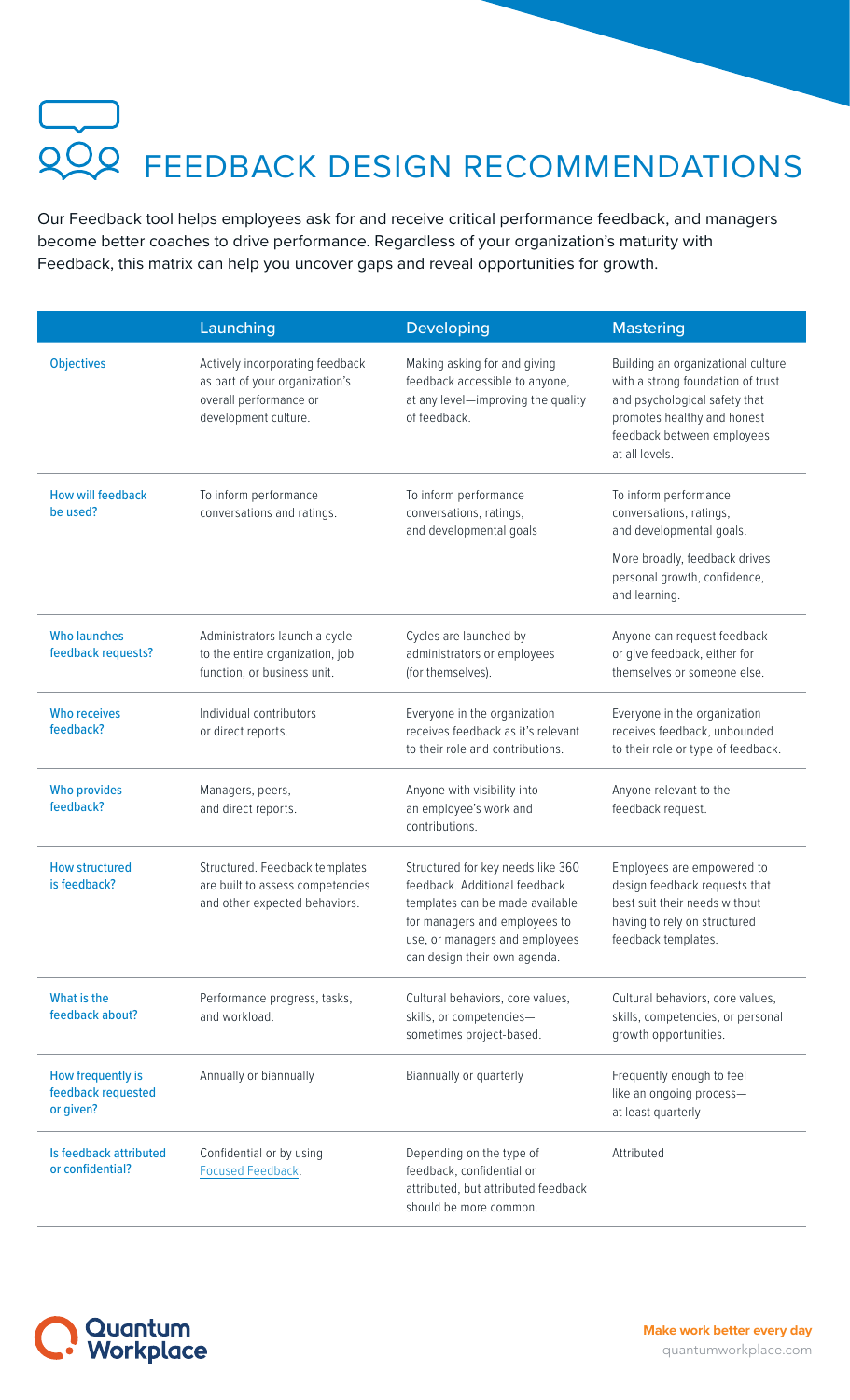## 22 FEEDBACK CHECKLIST

Before you launch Feedback, let's review your approach to determine if you've incorporated as many best practices as possible.

This will ensure that your organization's usage of Feedback will build habits that drive engagement and performance.

## **Our Feedback:**

- $\square$  Promotes a focus on behaviors, not personal traits
- $\square$  Solicits specific, actionable feedback
- $\square$  Is used for developmental goals or coaching
- $\square$  Reduces or eliminates biases in evaluating employee performance

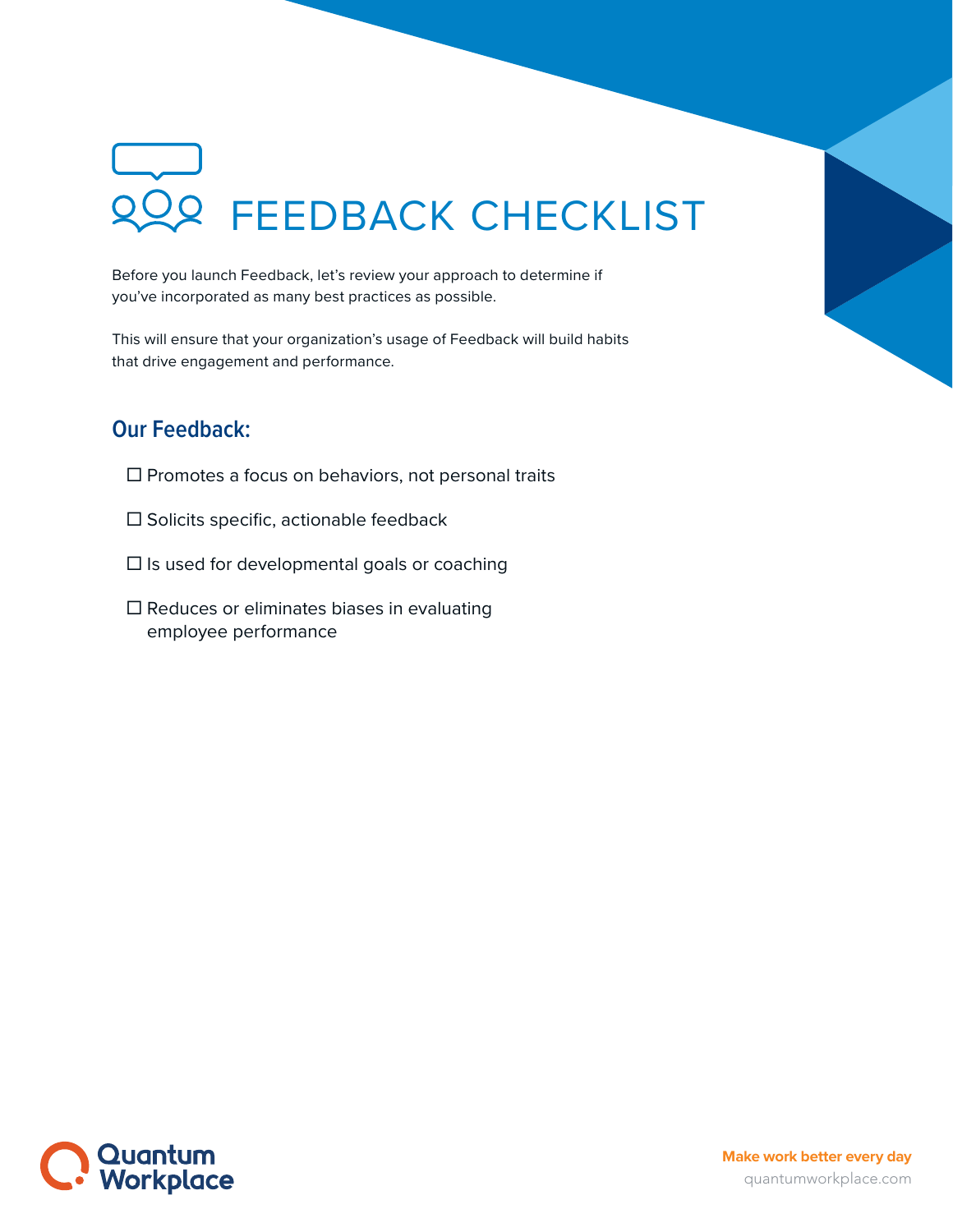## RECOGNITION DESIGN RECOMMENDATIONS

Our Recognition tool is simple to implement and use. Regardless of your organization's maturity with recognition, a simple approach can create immediate value in your organization.

|                            | Launching                                         | <b>Developing</b>                                 | <b>Mastering</b>                                                                    |
|----------------------------|---------------------------------------------------|---------------------------------------------------|-------------------------------------------------------------------------------------|
| <b>Objectives</b>          | Making employees feel valued<br>at key milestones | Making employees feel valued<br>at key milestones | Making employees feel valued<br>at key milestones                                   |
|                            |                                                   | Celebrating behaviors<br>that matter              | Celebrating behaviors<br>that matter                                                |
|                            |                                                   | Communicating the impact<br>of great work         | Communicating the impact<br>of great work                                           |
|                            |                                                   |                                                   | Making peer-to-peer recognition<br>a natural part of your<br>organization's culture |
| Who should<br>have access? | All employees                                     | All employees                                     | All employees                                                                       |
| What badges should         | • Core values                                     | • Core values                                     | • Core values                                                                       |
| we use?                    | • Service anniversaries                           | • Service anniversaries                           | • Service anniversaries                                                             |
|                            | • Internal awards                                 | • Internal awards                                 | • Internal awards                                                                   |
|                            | (*restricted access)                              | (*restricted access)                              | (*restricted access)                                                                |

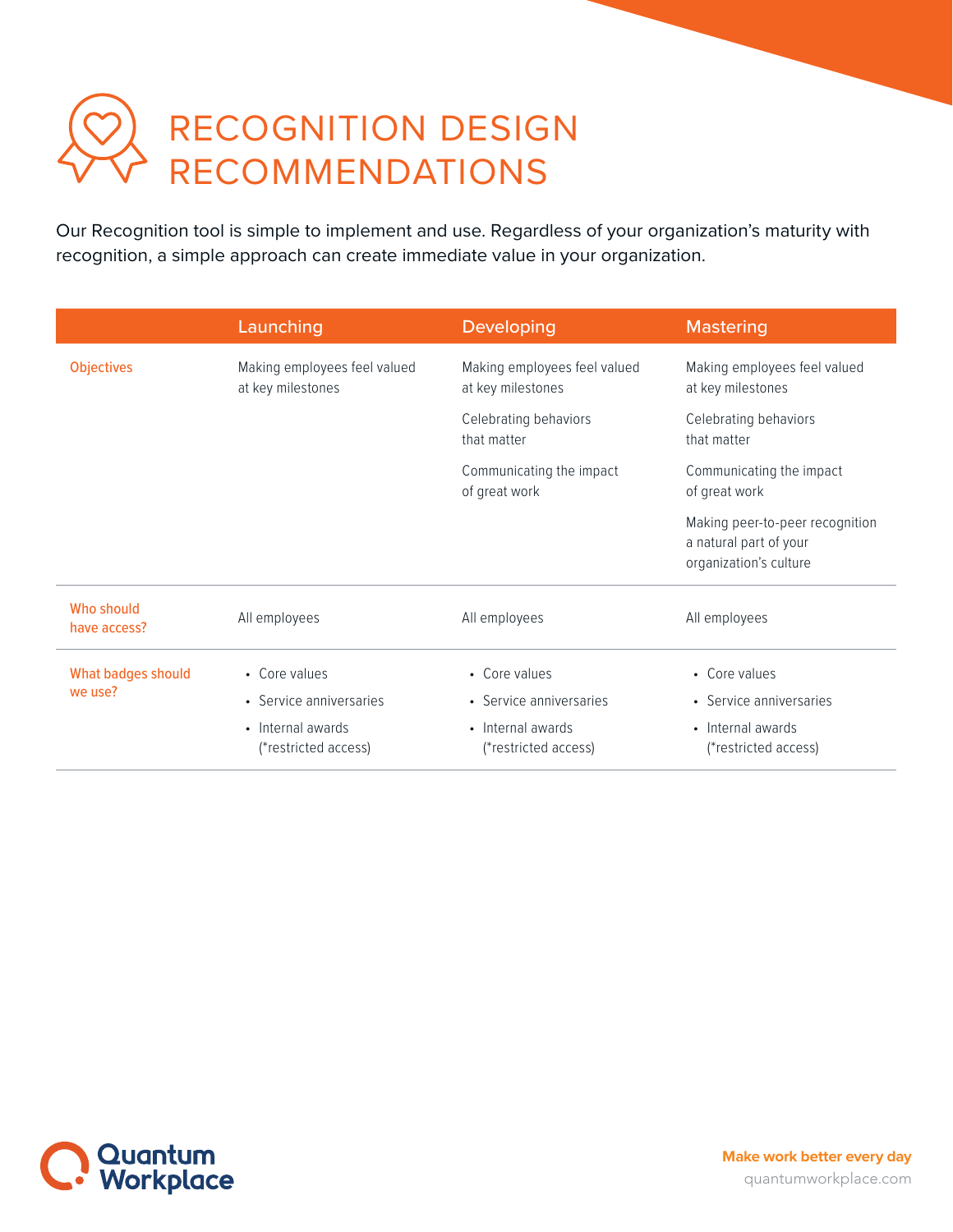

Before you launch Recognition, let's review your approach to determine if you've incorporated as many best practices as possible.

This will ensure that your organization's usage of Recognition will build habits that drive engagement and performance.

### **Our Recognition:**

- □ Allows great work or desired behaviors to be celebrated in real-time
- $\square$  Creates a culture where anyone can recognize another individual or team
- $\Box$  Helps employees feel valued through in-feature storytelling and social engagement

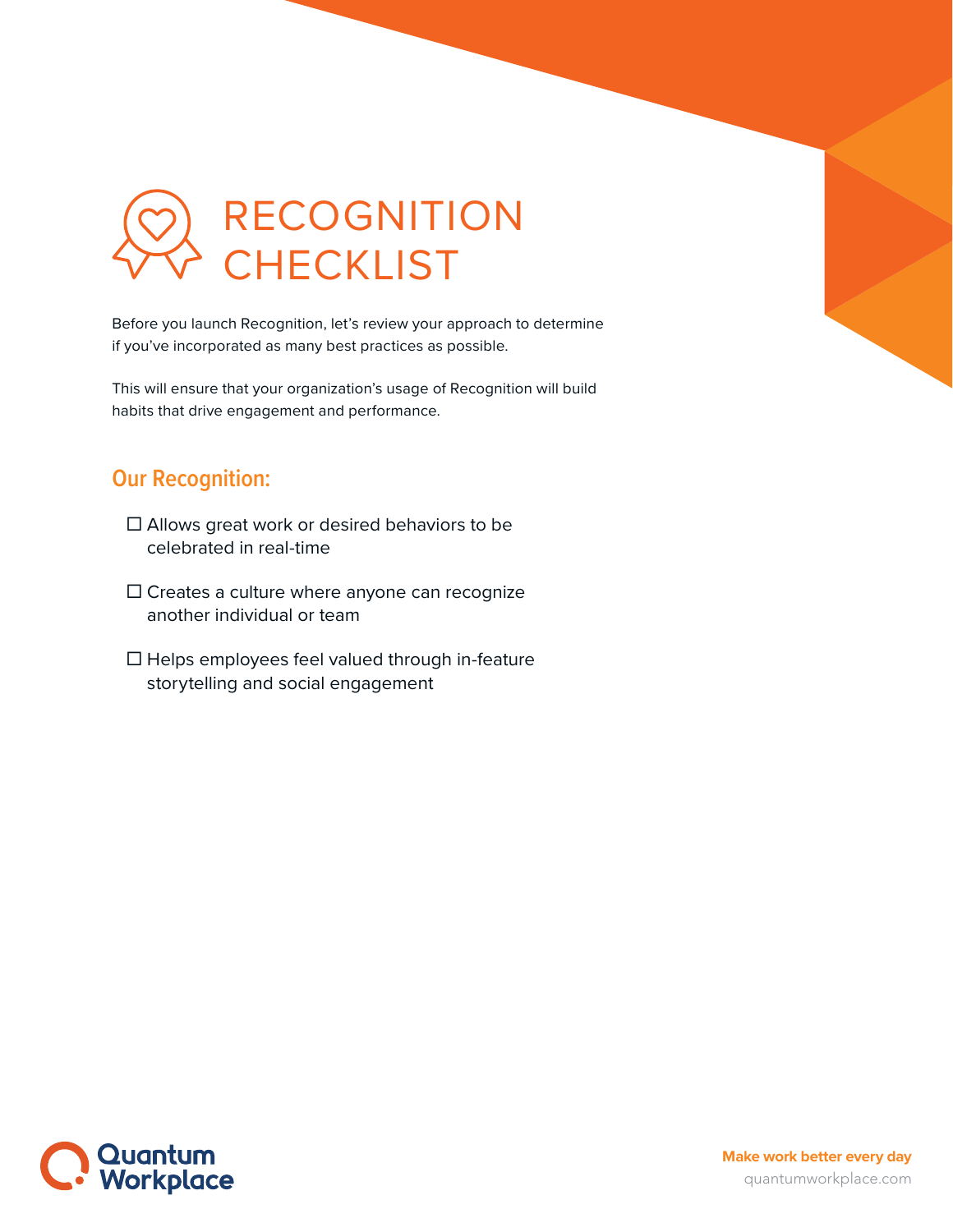## TALENT REVIEWS DESIGN  $\infty$ RECOMMENDATIONS

Our Talent Reviews tool gives HR leaders performance insights to make smarter talent decisions. Regardless of your organization's maturity with Talent Reviews, this matrix can help you uncover gaps and reveal opportunities for growth.

|                                                          | Launching                                                                                                                                                    | <b>Developing</b>                                                                                                                                                                                                                | <b>Mastering</b>                                                                                                                                                                                                                                                                         |
|----------------------------------------------------------|--------------------------------------------------------------------------------------------------------------------------------------------------------------|----------------------------------------------------------------------------------------------------------------------------------------------------------------------------------------------------------------------------------|------------------------------------------------------------------------------------------------------------------------------------------------------------------------------------------------------------------------------------------------------------------------------------------|
| <b>Objectives</b>                                        | Talent decisions for leadership<br>positions and key roles, such as<br>promotions or succession plans,<br>are informed by more current, less<br>biased data. | Talent decisions for all levels<br>and roles are informed by<br>more current, less biased data.<br>Employee performance, growth<br>or promotion readiness, and<br>retention are discussed more<br>regularly throughout the year. | Employee performance, growth<br>or promotion readiness, and<br>retention are top of mind and<br>discussed throughout the year.<br>This provides a robust and<br>dynamic picture of talent at<br>all levels and roles, allowing<br>proactive action and more<br>informed decision-making. |
| <b>Who launches</b><br><b>Talent Reviews?</b>            | Admins via cycles                                                                                                                                            | Admins via cycles                                                                                                                                                                                                                | Admins via cycles                                                                                                                                                                                                                                                                        |
| <b>Which employees</b><br>(e.g. roles)<br>are evaluated? | Leaders, managers, and key roles<br>(e.g. roles that are difficult to hire<br>for or critical to business success).                                          | All employees                                                                                                                                                                                                                    | All employees                                                                                                                                                                                                                                                                            |
| <b>Who contributes</b><br>to Talent Reviews?             | Managers or cross-functional<br>leaders who directly work with<br>the employee.                                                                              | Managers, cross-functional<br>leaders, or project leads who<br>directly work with the employee.                                                                                                                                  | Managers, cross-functional<br>leaders, project leads or others<br>who directly work with the<br>employee.                                                                                                                                                                                |
| <b>What is evaluated</b><br>in Talent Reviews?           | We recommend using Quantum<br>Workplace's set of questions that<br>assess employee performance,<br>growth or promotion readiness,<br>and retention risk.     | We recommend using Quantum<br>Workplace's set of questions that<br>assess employee performance,<br>growth or promotion readiness,<br>and retention risk.                                                                         | We recommend using Quantum<br>Workplace's set of questions that<br>assess employee performance,<br>growth or promotion readiness,<br>and retention risk.                                                                                                                                 |
| <b>How often are Talent</b><br><b>Reviews conducted?</b> | At least biannually                                                                                                                                          | At least biannually for<br>all employees                                                                                                                                                                                         | Quarterly for all employees,<br>and ad-hoc updates as needs,<br>challenges and risks change<br>throughout the year.                                                                                                                                                                      |
|                                                          |                                                                                                                                                              | At least quarterly for leadership<br>positions or key roles                                                                                                                                                                      |                                                                                                                                                                                                                                                                                          |